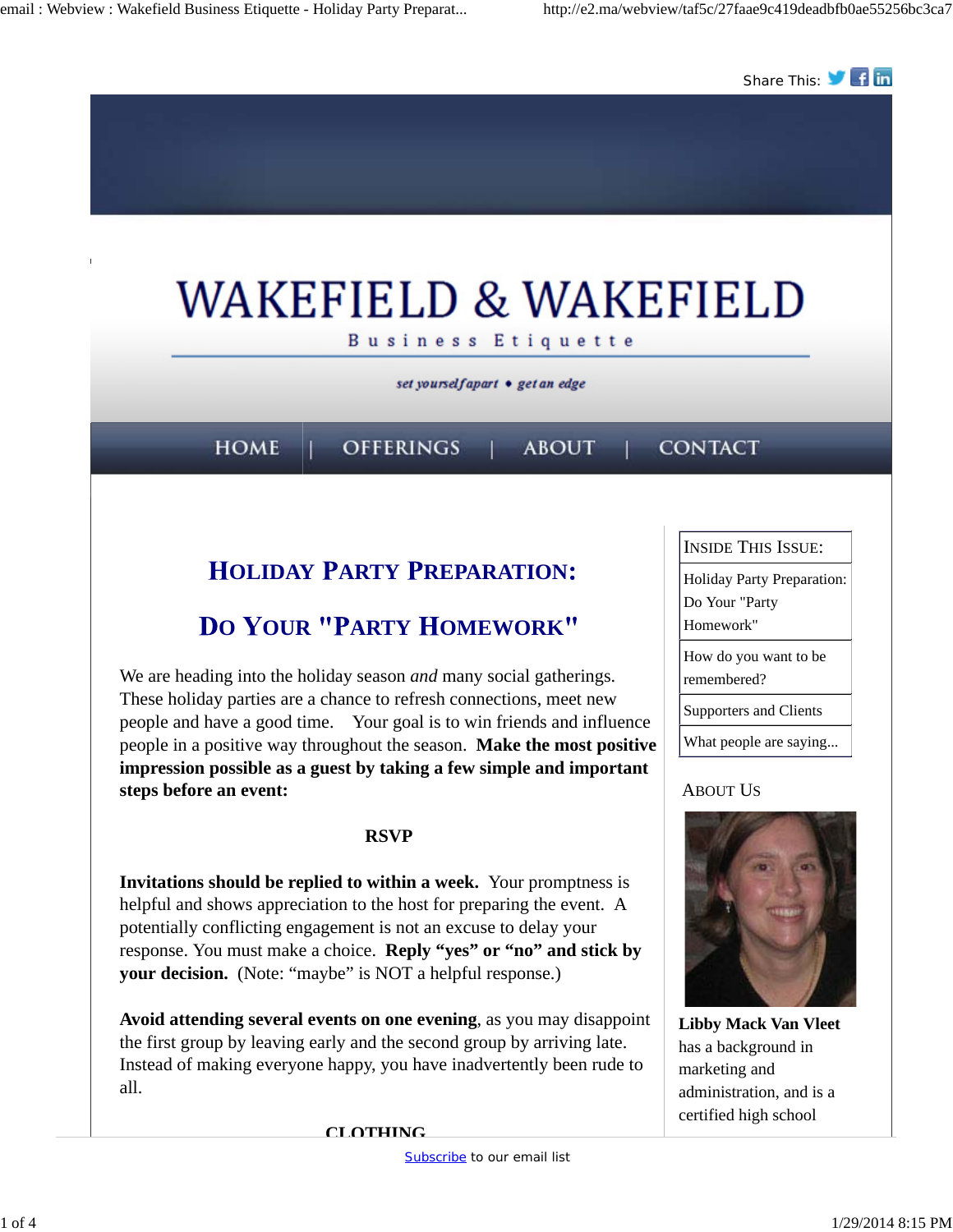**Find out the level of dress expected at a party beforehand** to avoid being out of place by being overly dressy or underdressed.

Keep in mind selecting your clothing is a matter of **two important factors**: considering self interest ("*Will I look good?*") and respect for others ("*Will I be in keeping with the standards of the people who will see me?*").

### **"HOSTESS" GIFTS**

A successful gift must be well thought out, and **chosen with the recipient in mind**. If one entertains a lot, cocktail napkins or pretty hand soaps may be a good choice. If your host is a tennis player, perhaps they would enjoy a can of tennis balls with a festive holiday bow. Other options include…

**Flowers** are a beautiful offering showing our gratitude to the host. Just don't show up on someone's doorstep with dripping cut flowers that they must immediately address. **Send flowers the morning of a party or a day after, or at least arrive with them in a vase on the day of a party**.

### **Liquor, wine, food:**

Express that these items are "**to be enjoyed another time**" to relieve the pressure that the host must serve the item at the gathering.

**A little research** with the help of a friend or colleague will make these items a hit. Does the recipient have dietary restrictions? Enjoy red or white wine? Vodka or scotch?

Be sure to present the gift **beautifully wrapped with an enclosure card** containing a personal message.

**Set yourself apart by doing your "party homework."** If you RSVP, dress appropriately, and arrive with a gift in hand, you have a lot going for you and your confidence going into the event. Party preparation is a key to making a positive impression from the start with the host and people around you. People will remember!

**YOUR Business Etiquette Topics: Submit your thoughts and questions to libby@wakefieldetiquette.com. Libby will address your ideas in upcoming issues of our newsletter.**

English teacher. She is a graduate of Colorado College and Chapman University.



**Wake Mack** is a former lawyer, local businessman and financial services development officer. He graduated from Notre Dame, Willamette College of Law, and served in the U.S. Marines Corps.

www.wakefieldetiquette.com 503-893-9253

### WISE WORDS

"Do not wear your courtesy like a watch, to be taken out now and then when you want to impress people. Be courteous always, wherever you go, with whomever you happen to be."

*– Sister Mary Mercedes*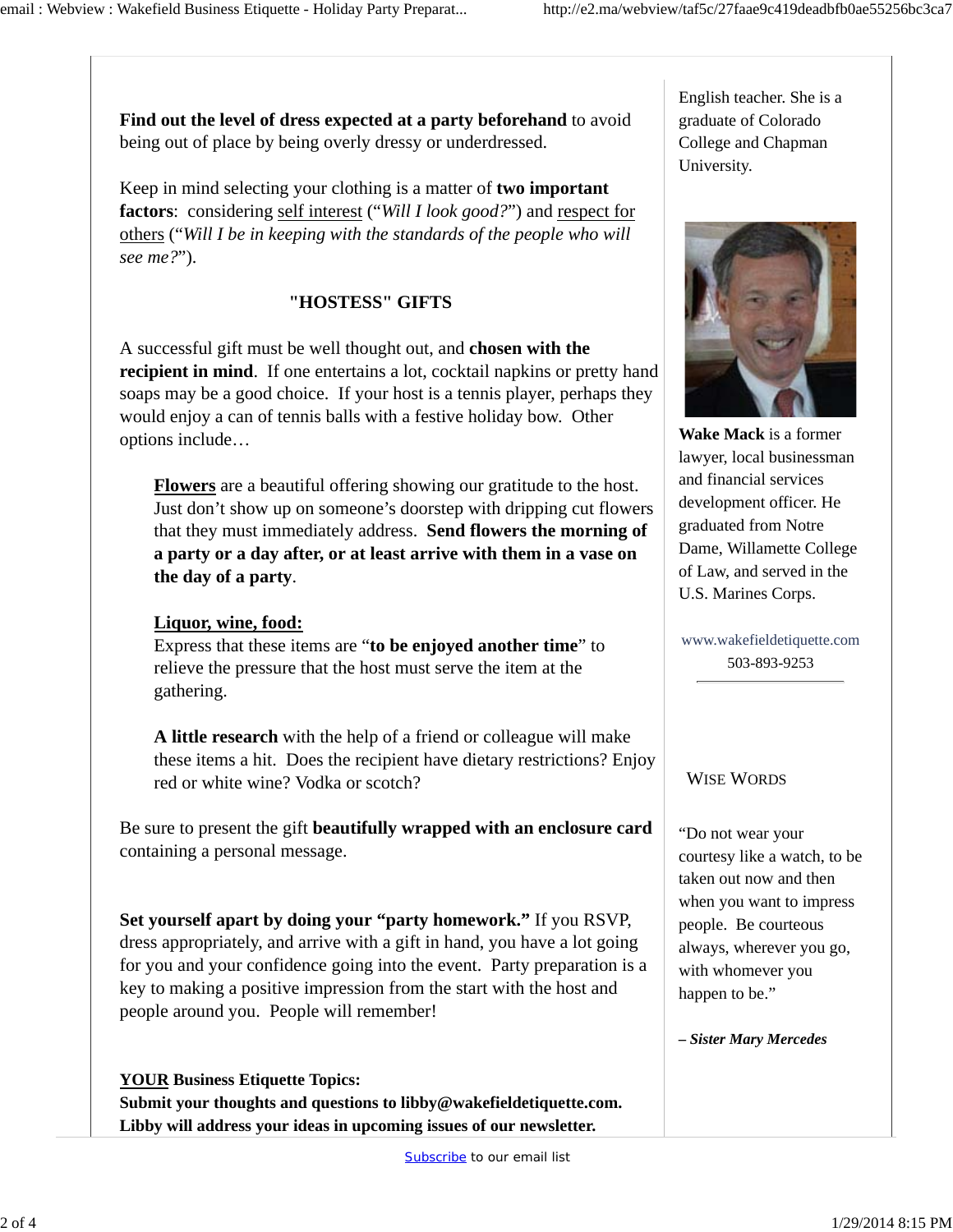# **OW DO YOU WANT TO BE REMEMBERED**

Libby Van Vleet and her father Wake Mack promote business etiquette. It is a smart and easy way to retain clients. Increase business earnings and sales. It is time to take your employees to the next level.



When you retain the services of Wakefield & Wakefield, be prepared for success as your staff members maximize their potential and exceed expectations.

Set yourself apart to get an edge. People will remember!

*For further information about Wakefield & Wakefield, contact Libby at 503-893-9253 or libby@wakefieldetiquette.com.*

# **UPPORTERS AND LIENTS**

#### *Thanks to all of our fabulous clients and supporters.*

- Arlington Club Speakers Corner Arlington Club
- CB Richard Ellis, Inc. Mike Wells, Managing Director
- Isler Northwest LLC Tania Gitch, C.P.A.
- National Charity League, Inc. Sarah Allen, Portland Chapter
- Washington Trust Bank Linda Williams, President, Oregon Region

# **HAT PEOPLE ARE SAYING**

"Thank you, Wake -- You and Libby were a breath of fresh air for us. Thank you for taking your time to share such timeless information with us." *John Chambers, C.P.A., Isler Northwest LLC*

"Thank you. All of us have more than a few important take-aways – and it was fun too."

*Linda Williams, President, Washington Trust Bank, Oregon Region*